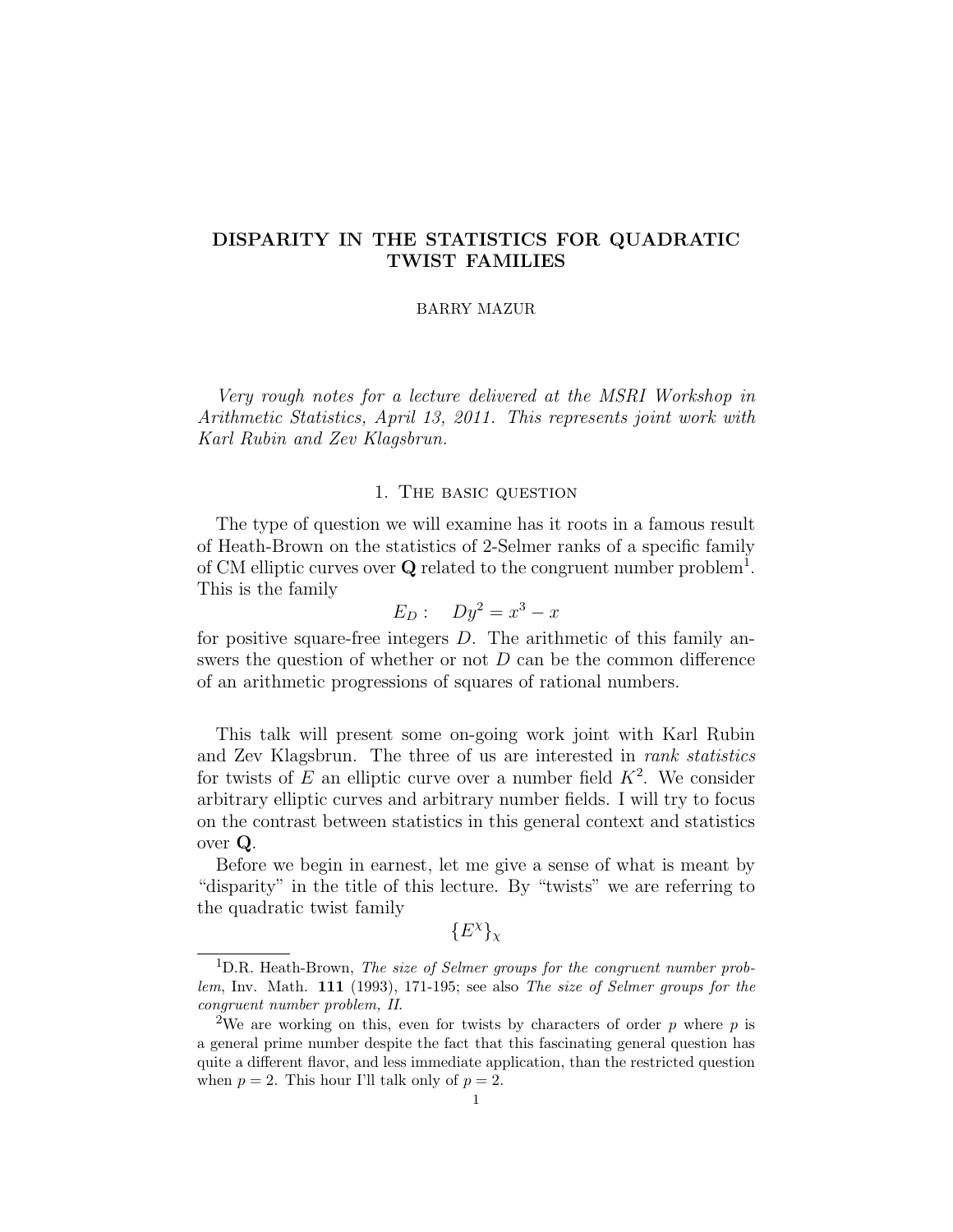where  $\chi$  ranges through all quadratic characters of K. Let  $|\chi|$  denote the absolute value of the norm (to Q) of the conductor of  $\chi$ .

We shall be dealing with Selmer ranks, which—for the moment—can just be thought of as useful numbers. More specifically, It is convenient to define something that might be called the reduced Selmer rank.

**Definition 1.1.** If E is an elliptic curve over K, by  $r(E; K)$ , the reduced 2-Selmer rank of  $E$  over  $K$ , we mean:

 $r(E; K) := \{$  the 2 – Selmer rank of E over  $K\}$  – dim<sub>F2</sub>  $E(K)[2]$ .

Among the many uses of this number  $r(E, K)$  is that it is computable, it is an upper bound for the Mordell-Weil rank of E over K, and conjecturally it has the same parity as that Mordell-Weil rank.

Theorem 1.2. The ratio

$$
\frac{|\{| \chi | < X; \ r(E^{\chi}; K) \ \text{ is odd}\}|}{|\{| \chi | < X\}|}
$$

is constant for large enough X.

**Note:** Here is the format of how this is proved: Let  $\Sigma$  be the set of all places of K dividing  $2 \cdot \infty$  or the conductor of E. Let  $C(K)$  be the group of quadratic characters of  $K$ , and consider the set-theoretic mapping:

$$
C(K) \longrightarrow \{\text{even}, \text{odd}\}\
$$

which says whether the reduced 2-Selmer rank of  $E^{\chi}$  over K is even or odd. This mapping is constant on cosets of the kernel of the homomorphism

$$
h:C(K)\longrightarrow \Gamma:=\prod_{v\in\Sigma}C(K_v)
$$

that sends  $\chi$  to the product of its local restrictions  $\chi_v$  for  $v \in \Sigma$ .

More specifically, given  $E$  over  $K$ , one can define a function

$$
C(K_v) \xrightarrow{f_v} \{\pm 1\}
$$

(for  $v \in \Sigma$ ) which is a slightly modified "arithmetic ratio of epsilonfactors" whose definition I omit to give here, but which has the effect that for every quadratic character  $\chi$  of K, the ranks of the 2-Selmer groups of  $E^{\chi}$  and E have the same parity if and only if

$$
\prod_{v \in \Sigma} f_v(\chi_v) = 1 \in \{\pm 1\}.
$$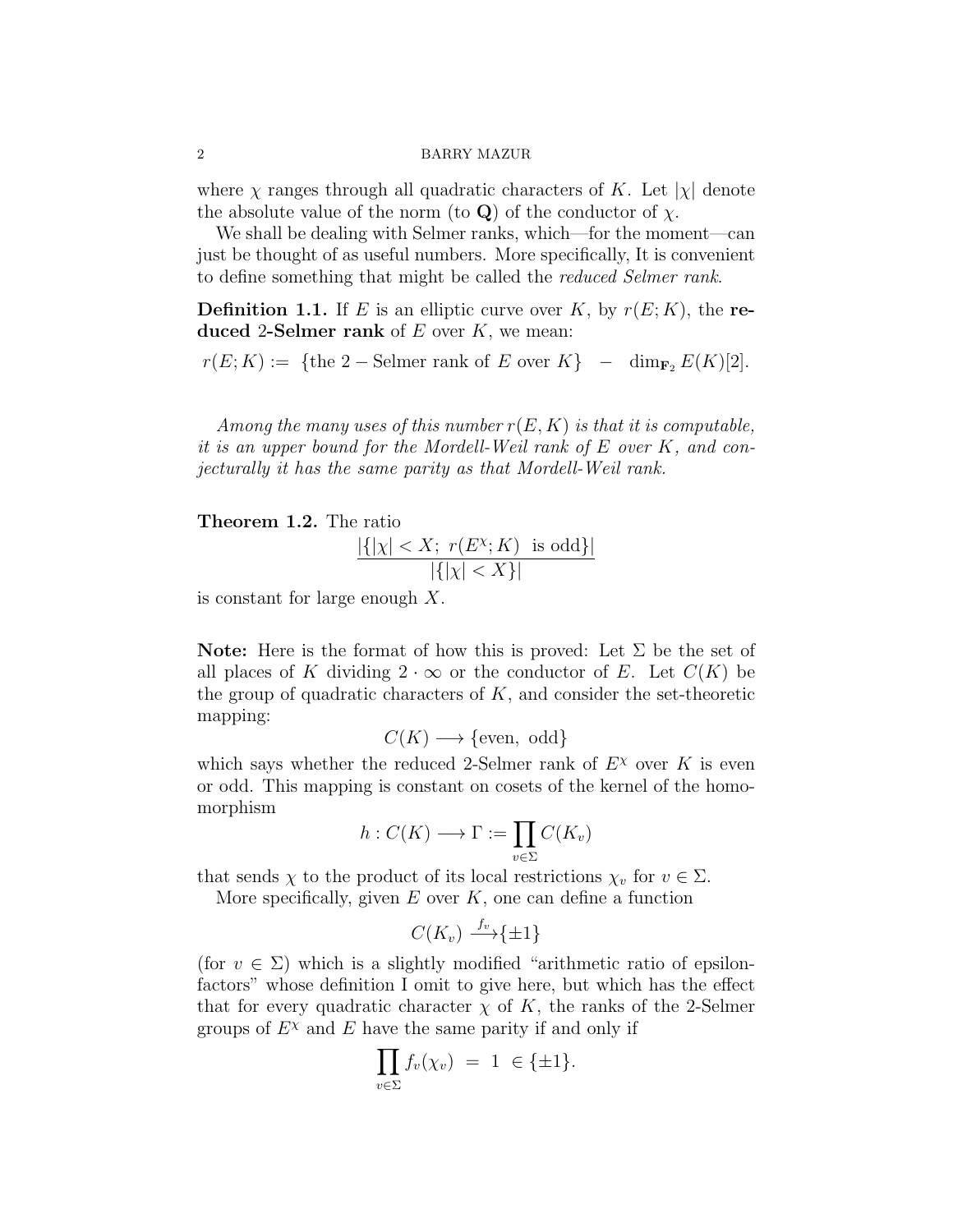Define

$$
f : \Gamma \to \{\pm 1\}
$$

to be the product:

$$
f(\gamma) := \prod_{v \in \Sigma} f_v(\gamma_v)
$$

where  $\gamma = (\ldots, \gamma_v, \ldots).$ 

Let  $C(K, X) \subset C(K)$  be the (finite) subgroup consisting of characters such that the absolute values of the norms of primes dividing their conductors are  $\lt X$ . So

$$
C(K) = \cup_X C(K, X).
$$

Since the target group  $\Gamma$  is finite, once X is large enough,  $h(C(K, X)) =$  $h(C(K))$ . The limit stabilizes to the ratio

$$
\frac{|\{\gamma \in \Gamma; f(\gamma) = \pm 1|}{|\{| \Gamma |}}
$$

for such values of X (where the sign  $\pm 1$  depends—in the evident way on whether or not the rank of  $E$  over  $K$  is even or odd).

Define, then,

$$
\delta(E, K, \text{odd}) := \frac{1}{2} - \lim_{X \to \infty} \frac{|\{| \chi | < X; \ r(E^{\chi}; K) \text{ is odd}\}|}{|\{| \chi | < X\}|}.
$$

and its colleague:

$$
\delta(E, K, \text{odd}) := \frac{1}{2} - \lim_{X \to \infty} \frac{|\{| \chi | < X; \ r(E^{\chi}; K) \text{ is even}\}|}{|\{| \chi | < X\}|}.
$$

these being called the *odd* and *even* disparities of  $E$  over  $K$ . Of course:

$$
\delta(E, K, \text{odd}) + \delta(E, K, \text{even}) = 0;
$$

by the disparity,

$$
0 \le \delta(E, K) := |\delta(E, K, \text{odd})| = |\delta(E, K, \text{even})| \le \frac{1}{2},
$$

we mean the absolute value of either of the above. Whatever the disparity is—i.e., the relative frequency of odd to even ranks of the 2-Selmer groups of twists—if the Shafarevich-Tate Conjecture holds we would be getting exactly the same disparity relating odd to even ranks of the Mordell-Weil groups of twists.

If  $\delta(E, K) = 0$  we "have parity" in the sense that there are statistically as many odd ranks as even; and if  $\delta(E, K) = \frac{1}{2}$  all ranks are odd, or all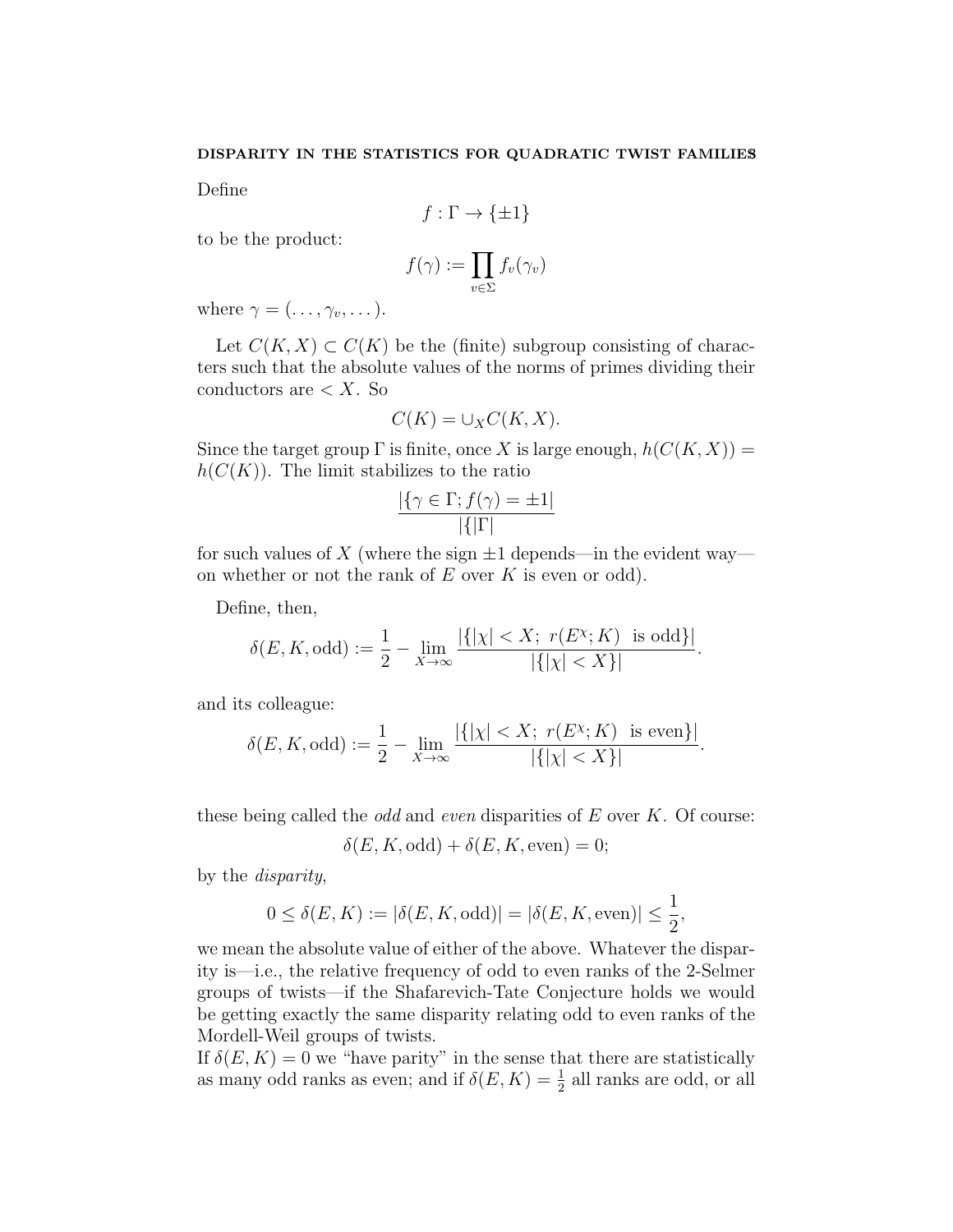ranks are even. Either of these endpoints occur; for example, we show that if K has at least one real place, we "have parity." And it is not hard to find more interesting disparities<sup>3</sup>.

Here is a random example of what Zev, Karl, and I show, regarding disparity, in the course of studying full rank statistics of 2-Selmer groups.

Let  $L$  be a finite number field extension of  $Q$  of degree  $d$ , in which 2 splits completely and 5 is unramified. Form the infinite sequence of number fields  $K_n := L(\mu_{2^n})$  for  $n = 3, 4, 5, \ldots$ , and view the elliptic curve  $E$ 

$$
(50A1) \quad y^2 = x^3 - 675x - 79650
$$

over each  $K_n$ .

# Theorem 1.3.

$$
\delta(E, K_n) = \frac{\left(1 - 2^{-(2^{n-1}+1)}\right)^d}{2}.
$$

In particular, just dealing with these examples yields a set of achieved disparities that is dense in the full range of possibilities,  $[0, \frac{1}{2}]$  $\frac{1}{2}$ .

### 2. Density

Again, by way of introduction, let me formulate a general conjecture regarding the relative averages of Selmer ranks of twists of a general elliptic curve  $E$  over a general number field  $K$ .

Consider the function

$$
\mathcal{D}(Z) := \sum_{n\geq 0} \mathcal{D}_n Z^n = \prod_{i=0}^{\infty} \frac{1 + 2^{-i}Z}{1 + 2^{-i}}
$$

which has come up in the work of Heath-Brown, and later in that of Swinnerton-Dyer specifically as the stationary distribution for a certain Markov process, and has reappeared most recently as the basis of a heuristic regarding guesses for rank density averages over the range of all elliptic curves over a given number field, as formulated by Poonen and Rains. It also shows up in our work.

The coefficients  $\mathcal{D}_n$  are all positive numbers and, setting  $Z = 1$  we get that

$$
\sum_n \mathcal{D}_n = 1
$$

<sup>&</sup>lt;sup>3</sup>For example we show that if K has no real place, and E is semistable over K then we never "have parity."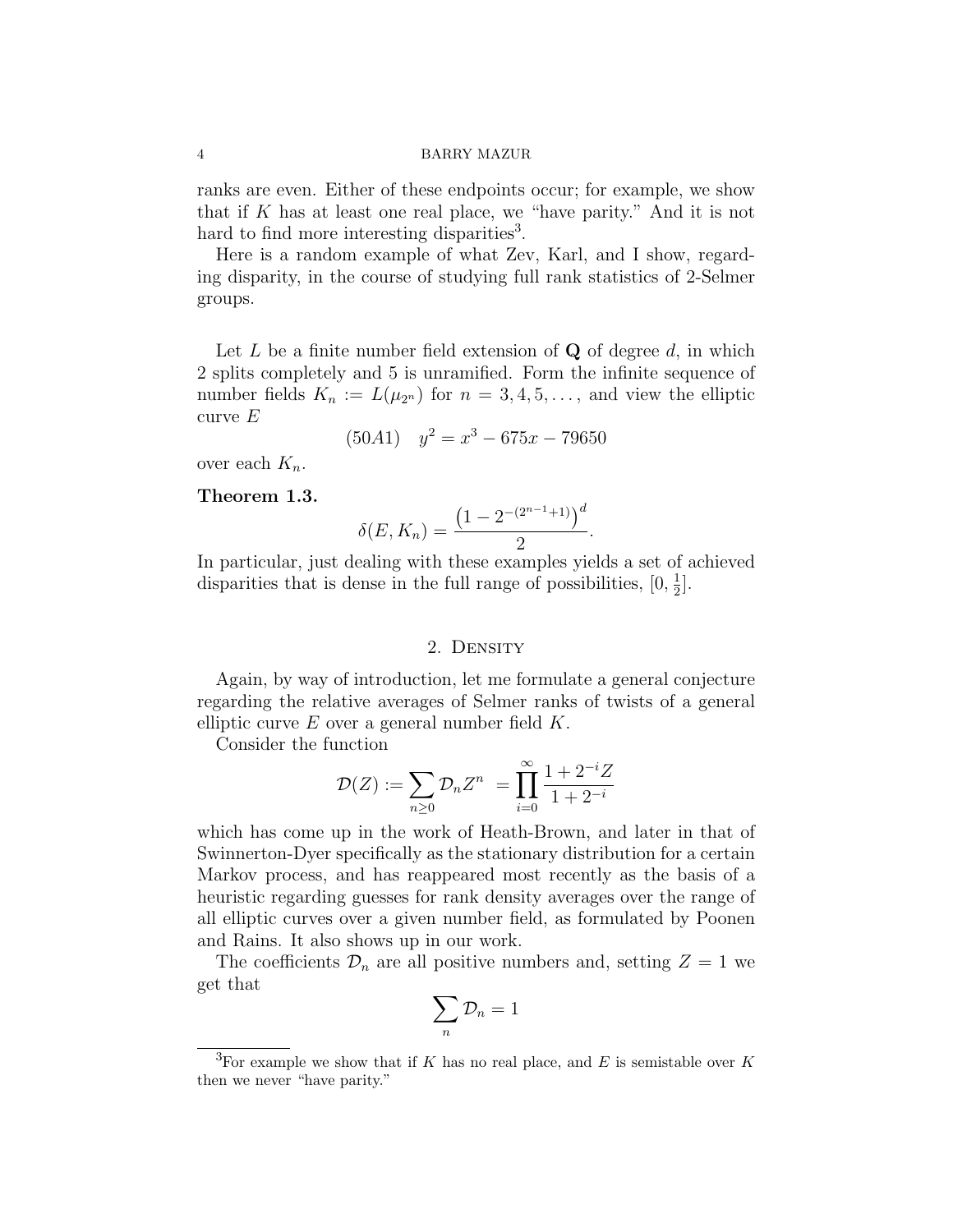so  $D$  is a probability density ( a positive measure with mass equal to 1) on the set of natural numbers. Setting  $Z = -1$  we get  $\sum_{n} (-1)^{n} \mathcal{D}_{n} = 0$ which gives us an equal balance of odd and even densities:

$$
\sum_{n \text{ odd}} \mathcal{D}_n = \sum_{n \text{ even}} \mathcal{D}_n = \frac{1}{2}.
$$

While we are on this topic, looking ahead, if you evaluate at  $Z = 2$ and  $Z = -2$  you get:

$$
\sum_{n} 2^{n} \mathcal{D}_{n} = \prod_{i=0}^{\infty} \frac{1 + 2^{-i} 2}{1 + 2^{-i}} = \prod_{i=0}^{\infty} \frac{1 + 2^{1-i}}{1 + 2^{-i}} = 3
$$

and

$$
\sum_{n} (-2)^{n} \mathcal{D}_{n} = \prod_{i=0}^{\infty} \frac{1+2^{-i}2}{1+2^{-i}} = \prod_{i=0}^{\infty} \frac{1+2^{1-i}}{1+2^{-i}} = 0,
$$

respectively. This gives us that

$$
\sum_{n \text{ odd}} 2^n \mathcal{D}_n = \sum_{n \text{ even}} 2^n \mathcal{D}_n = \frac{3}{2}
$$

which eventually will be linked to "average sizes of 2-Selmer groups of odd and of even rank." The derivative of  $\mathcal{D}(Z)$  evaluated at  $Z = \pm 1$  will eventually be linked to the "average 2-Selmer (even and odd) rank."

Here is a conjectural statement that generalizes the work of Heath-Brown to arbitrary elliptic curves and number fields.

# **Conjecture 2.1.** (1) Let  $n \geq 0$ , and let  $\epsilon =$  "even," or "odd"

according to the parity of  $n$ . Then the limit described the formula below exists and the formula holds:

$$
\left(\frac{1}{2}-\delta(E,K;\epsilon)\right)\cdot\mathcal{D}_n = \lim_{X\to\infty}\frac{|\{| \chi | \langle X ; \ r(E^X,K)=n \}|}{|\{| \chi | \langle X \rangle |}.
$$

As corollaries of this conjecture (following the discussion above) one would have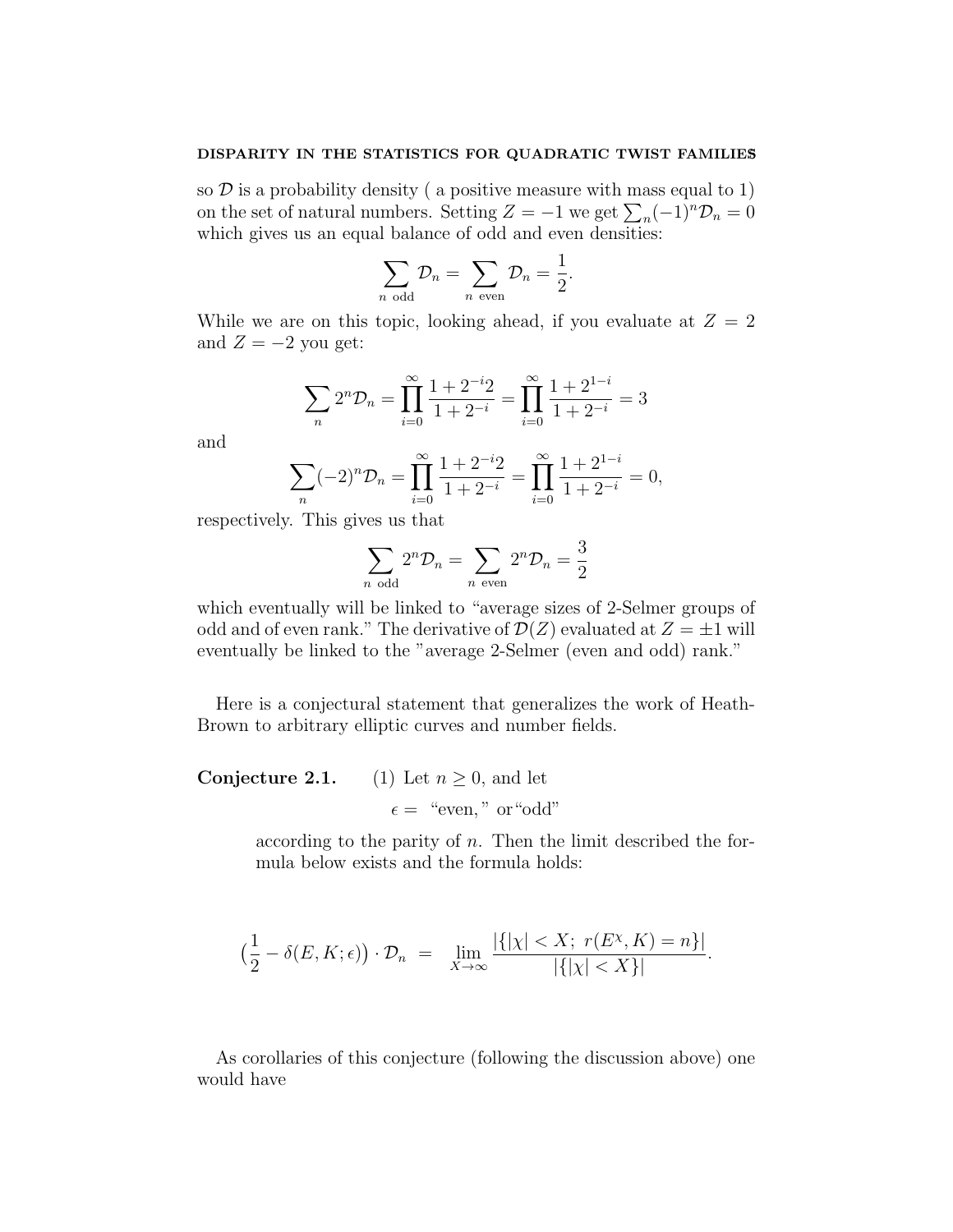**Corollary 2.2.** Let  $E$  be an elliptic curve over  $K$ . With the same ordering of  $\chi$ 's as in the statement of Conjecture 2.1 it follows—if that conjecture holds—that the average size of the reduced 2-Selmer groups of quadratic twists of  $E$  is 3 (independent of the disparity). Moreover, there is a finite upper bound to the average 2-Selmer rank, and Mordell-Weil rank, of quadratic twists of E.

The project we are currently working on is to write out a proof of a version of this general conjecture however

- (1) we work only under the hypothesis that the image of the Galois group of K acting on 2-torsion in E is "full," i.e., the image is all of  $GL_2(\mathbf{F}_2)$ , and, more significantly,
- (2) we cannot yet manage to prove these limits arranging the quadratic twists  $\chi$  in order of increasing absolute value of norm of conductor as described above, but rather—at the moment—in a less satisfactory way: in terms of certain increasing boxes, to be described below.

Here are some further qualitative comments about our general methods, before becoming specific.

- (1) We use only standard methods: class field theory, global duality, an effective Cebotarev theorem (in either of the standard two strengths: the unconditionally proved theorem, but also if we want to improve some bounds, we formulate results using the conditional estimate based on GRH) and basic arithmetic of elliptic curves.
- (2) More specifically, the actual densities we obtain all derive from an understanding of the relative densities of certain "Cebotarev classes" of places in various finite extension fields of K.
- (3) For example, of use to us, in the context in which we work, are three distinct Cebotarev classes of "good" places of K related to the  $S_3$ -extension that is the splitting field of 2-torsion in E; we call these classes types 0, 1, and 2 below according as  $Frob_v$ is of order 3, 2, or 1.
- (4) Now, averaging over many type 0 places has the effect of smoothing things out a lot, and this is a major piece of our machinery, thanks to which we avoided a certain interesting side-question<sup>4</sup>.

But since I also like the feel of this—no longer necessary question, let me record what might be the simplest example of it here:

 ${}^{4}$ Zev suggested this successful way of skirting such (side-)questions.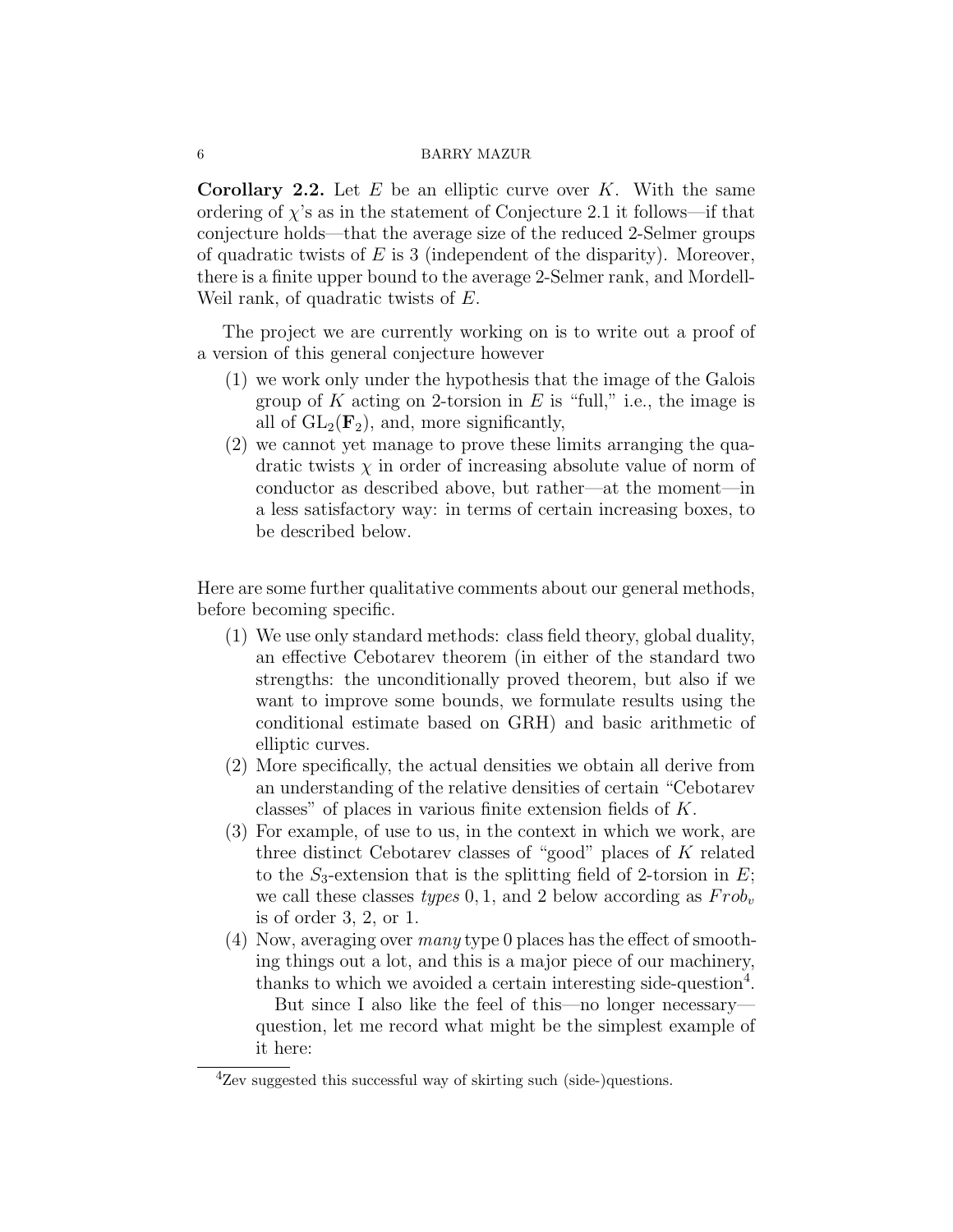(5) Let  $L/Q$  be, say, the cyclic (cubic) extension given by the (maximal) real subfield in  $\mathbf{Q}(e^{2\pi i/7})$ . Fix a generator  $\sigma \in \text{Gal}(L/K)$ and a congruence condition  $m \subset \mathbf{Z}$  (not divisible by 7) such that every finite prime  $P$  of  $L$  of degree one with norm congruent to 1 mod m has a generator  $\pi = \pi_P \equiv 1 \mod m$  such that  $\pi$  is *uniquely determined* modulo squares in  $\mathcal{O}_L^*$  by that congruence condition<sup>5</sup>. Now let p be the primes in  $Q$  ranging through the arithmetic progression for which there is a P of the above sort lying above it and form the "Legendre symbol"  $\binom{\sigma(\pi)}{\pi}$  $(\pi)(\pi)$ ; this is dependent only on p and not on  $\pi$ . Taking those primes in the arithmetic progression such that distinguishing between primes such that  $\binom{\sigma(\pi)}{\pi}$  $\binom{\pi}{\pi}$  = 1, or = -1 breaks up this arithmetic progression into two classes. We'd like to know the density distribution: we think that it is 50/50. We also think that these classes are not Cebotarev classes (so there would not be a direct way of showing such a fact) but have not even been able to prove this. If anyone has any ideas about such questions, we're interested. We thank Heath-Brown for mentioning to us that this question is similar to the question—successfully treated by John Friedlander and Henryk Iwaniec<sup>6</sup>-of how often a prime p (congruent to 1 mod 4) expressible as  $a2+b2$  with  $a, b > 0$  and b even has the property that the Legendre symbol  $\int_{a}^{a}$  $\binom{a}{b}$  is 1 or -1. Friedlander and Iwaniec prove that the density distribution is 50/50, but even better, they show that

$$
\sum_{p
$$

for some small, but positive  $\epsilon$ . This suggests, of course, that we may be dealing here with *non*-Cebotarev classes of primes, since such a fine upper bound for a Cebotarev class of primes is something we don't seem to have the technology to prove at present(it would follow, though, if one could show that a substrip of the appropriate critical strip for the relevant L-functions were free of zeroes).

<sup>&</sup>lt;sup>5</sup>I haven't checked but think that  $m = 4$  might be enough here.

 ${}^{6}$ Friedlander, John; Iwaniec, Henryk (1997), "Using a parity-sensitive sieve to count prime values of a polynomial", PNAS 94 (4): 1054-1058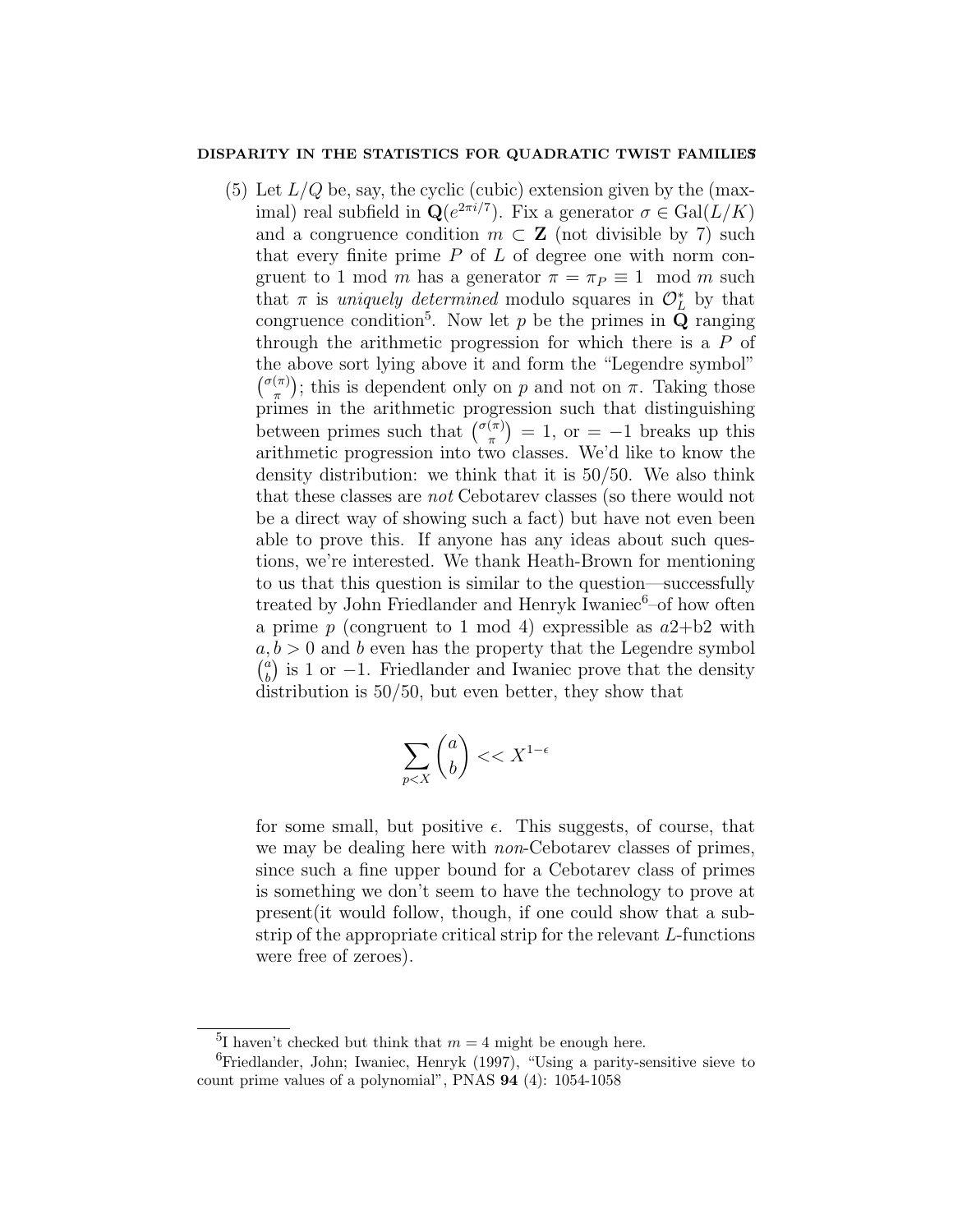## 3. Our initial data

The essential issue has to do with quite finite data. Namely we give ourselves a (fixed) number field  $K$  with a continuous homomorphism of  $G_K$  to  $H$ , the quaternionic group of order 8.

We will show how this connects to elliptic curves endowed with, in effect, something \*very close to\* a level-4 structure<sup>7</sup> over K.

If

$$
(*) \quad 0 \to \mu_2 \to \mathcal{H} \to T \to 0
$$

is the exact sequence with  $\mu_2$  the center of  $\mathcal{H}$ , we will be viewing the quotient  $T := \mathcal{H}/C$  as a vector space of dimension two over  $F_2$  with the inherited  $G_K$  action,

$$
\pi: G_K \to \mathrm{Aut}(T) \simeq \mathrm{GL}_2(\mathbf{F}_2) \simeq S_3.
$$

A fortiori, this representation to  $GL_2(\mathbf{F}_2)$  is self-dual.

4. Quadratic spaces

We will be interested in  $H^1(K,T)$  and also  $H^1(K_v,T)$  for the finite, or real places  $v$  of  $K$ , noting that there is a symmetric self-pairing

$$
H^1(K, T) \times H^1(K, T) \to H^2(K, \mu_2)
$$

induced from cup-product and the canonical map  $T \otimes T \to \wedge^2 T = \mu_2$ . Denote this pairing by angular brackets:  $(a, b) \mapsto \langle a, b \rangle$ , and note that it is compatible with the (corresponding) symmetric nondegenerate local pairings

$$
H1(Kv, T) \times H1(Kv, T) \to H2(Kv, \mu2) = \mathbf{F}2
$$

for all (noncomplex) places v of K. There are a few more key ingredients here. Namely:

(1) Define  $H^1_{\text{unr}}(K_v, T) \subset H^1(K_v, T)$  by the exact sequence

$$
0 \to H^1_{\text{unr}}(K_v, T) \to H^1(K_v, T) \to H^1(L, T)
$$

where  $L/K_v$  is the unquie unramified quadratic extension. Call  $H^1_{\text{unr}}(K_v, T)$  the **unramified subspace** of  $H^1(K_v, T)$ ; it is its own complement under the bilinear pairing  $\langle , \rangle_i$ ;

<sup>&</sup>lt;sup>7</sup>Specifically, it determines a particular form over  $K$  of the elliptic modular curve attached to the congruence subgroup  $\Gamma(4) := \text{ker}\{\text{SL}_2(\mathbb{Z}) \to \text{PSL}_2(\mathbb{Z}/4\mathbb{Z})\}$ , this being a curve of genus 0.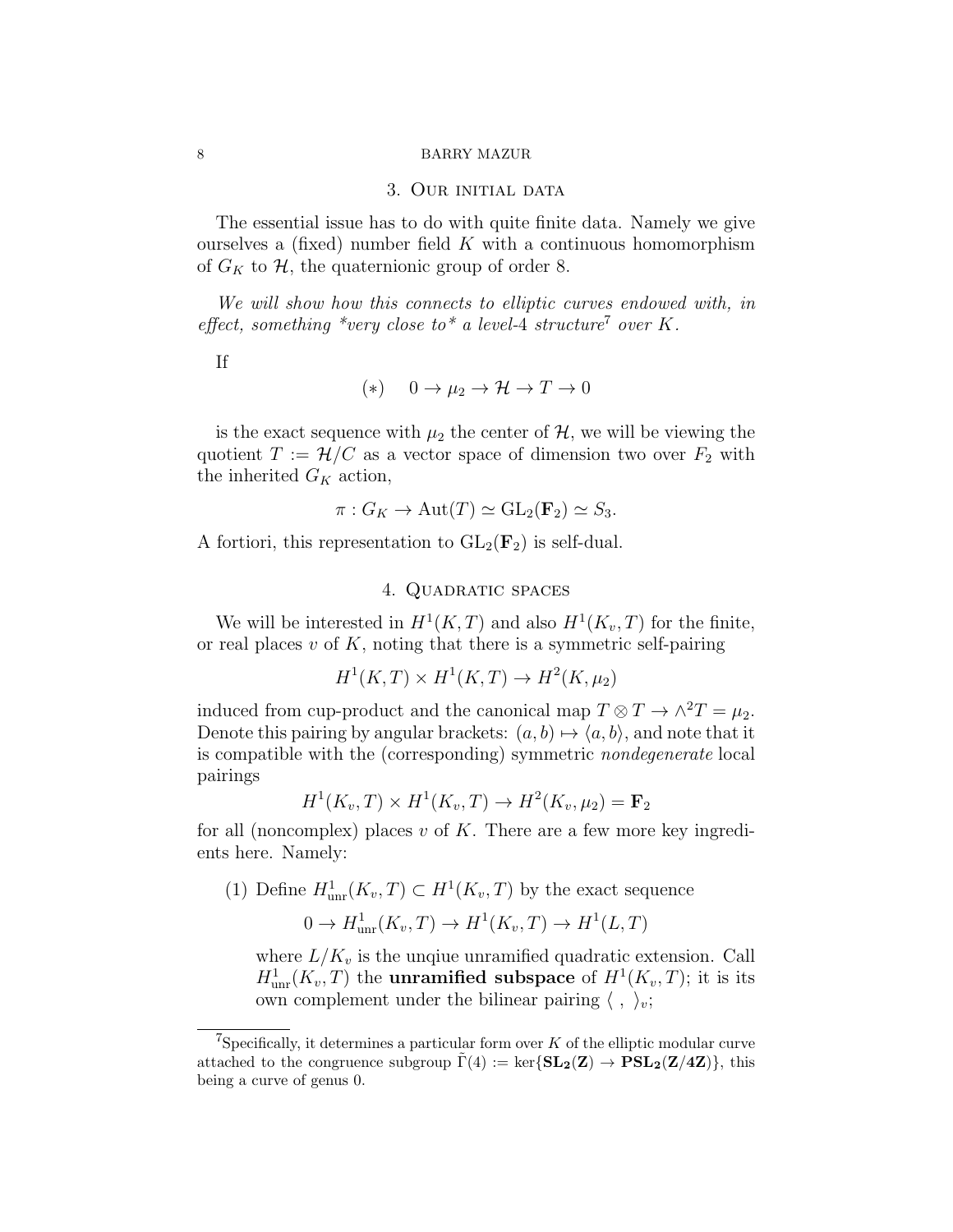(2) We have the connecting map  $q: H^1(K,T) \to H^2(K,\mu_2)$  coming from the (nonabelian) cohomology long exact sequence derived from the exact sequence  $(*)$  above. For each v we have the corresponding local maps  $q_v : H^1(K_v, T) \to H^2(K_v, \mu_2) = \mathbf{F}_2$ . The relation between q and  $\langle , \rangle$  is given by the formula:

$$
\langle a, b \rangle = q(a+b) - q(a) - q(b);
$$

i.e., q is the quadratic function that gives rise to the symmetric bilinear form  $\langle , \rangle$ . And similarly for the  $q_v$ 's.

(3) Such an object—a vector space with a quadratic function that gives rise to a quadratic form on it—is called a quadratic space.

The product of any finite number of quadratic spaces is again a quadratic space in a natural way. In particular, for any finite set X of places of K, the product  $\prod_{v \in \mathcal{X}} H^1(K_v, T)$  with quadratic function  $q_{\mathcal{X}}$  defined as

$$
q_{\mathcal{X}}(\ldots, h_{v}, \ldots) = \sum_{v \in \mathcal{X}} q_{v}(h_{v})
$$

is again a quadratic space.

(4) We say that q is unramified at v if  $q_v$  maps the unramified subspace  $H^1_{\text{unr}}(K_v, T) \subset H^1(K_v, T)$  to the identity element in  $H<sup>1</sup>(K_v, \mu_2)$ . Then q is unramified at all but finitely many v and (since a global cohomology class is also unramified at all but finitely many v) if  $c \in H^1(K,T)$ , the formula

$$
\sum_{v} q_v(c) = 0
$$

makes sense (since the left hand sum involves only finitely many nonzero elements) and moreover, the equation holds.

**Definition 4.1.** A subspace  $V \subset H^1(K_v, T)$  is a **Lagrangian** subspace relative to the quadratic form  $q_v$ — if V is equal to its own orthogonal complement under  $\langle , \rangle_v$  and if  $q_v(V)$  is the identity element in  $\mu_2$ .

Note that almost all  $v$  have the property, then, that the unramified subspace  $H^1_{\text{unr}}(K_v, T) \subset H^1(K_v, T)$  is Lagrangian. By convention (and, in fact, as literally following from the definition) if  $H^1(K_v, T) = 0$  then we count 0 as a "Lagrangian subspace."

The basic starting data is the pair  $(T, q)$  where the  $G_K$  action on T cuts out an  $S_3$ -extension  $K(T)/K$ . If you wish, this is a study of  $S_3$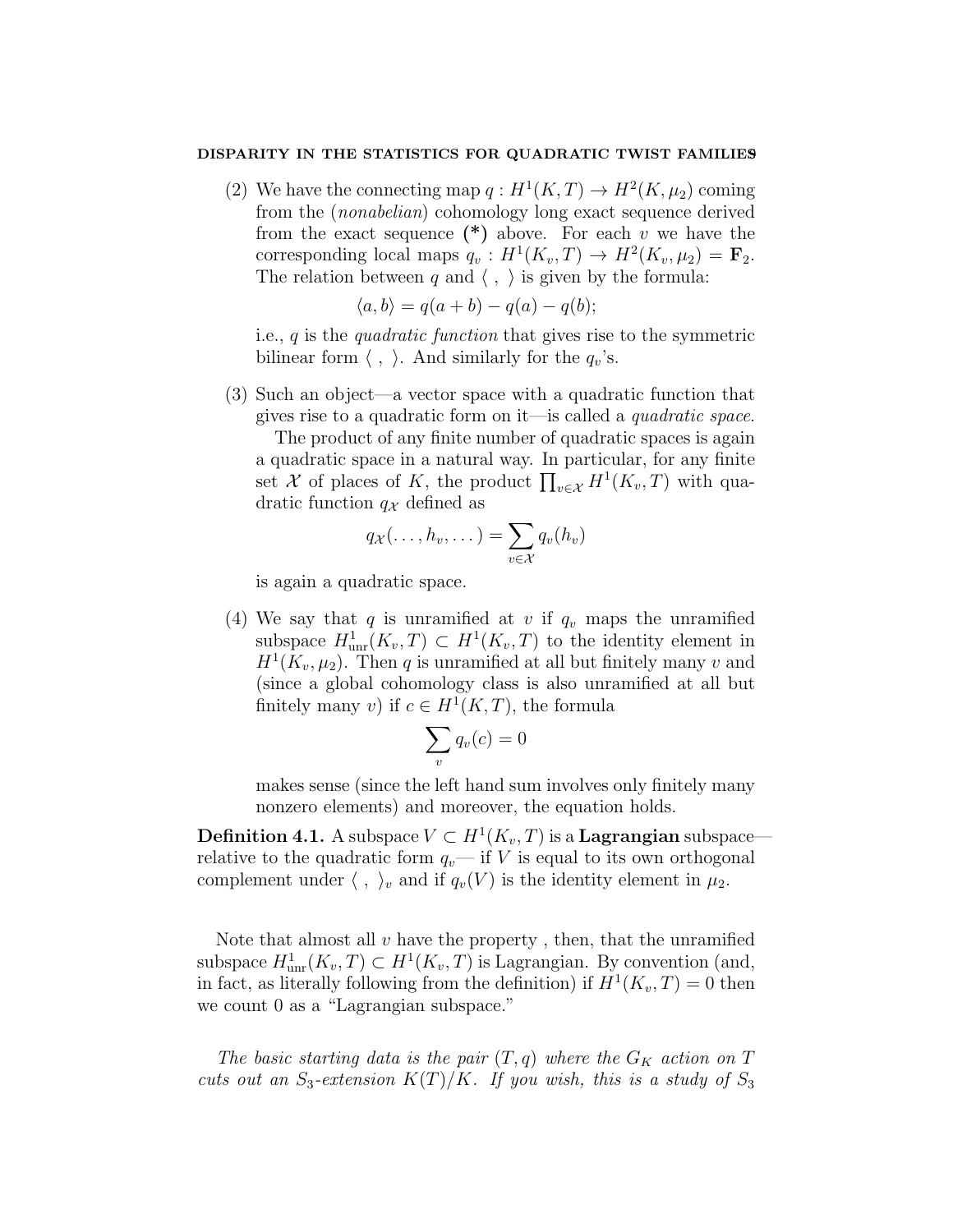extensions of number fields, together with a small bit of extra structure embodied in the quadratic map  $q: H^1(K,T) \to \mathbf{F}_2$  and its localizations  $q_v: H^1(K_v, T) \to \mathbf{F}_2.$ 

# 5. THE FULL SELMER RANGE FOR  $(T, q)$

Let  $\Sigma$  be a finite set of places of K containing all places dividing  $2 \cdot \infty$  or ramified under the Galois action on H.

**Definition 5.1.** By  $\Sigma$ -state we mean a choice, for each  $v \in \Sigma$  of a v-Lagrangian subspace in the corresponding  $H^1(K_v, T)$ .

**Definition 5.2.** A **Selmer structure** S on  $(T, q)$  is given by

- a choice of a finite set of places  $\Sigma<sub>S</sub>$  (containing all places dividing  $2 \cdot \infty$  or ramified under the Galois action on H, and
- for every place v of K a choice of a v-Lagrangian subspace

$$
H^1_{S_v}(K_v, T) \subset H^1(K_v, T)
$$

such that

- $-$  if  $v \notin \Sigma_S$  the v-Lagrangian subspace  $H^1_{S_v}(K_v,T) \subset H^1(K_v,T)$ is the unramified one, but
- if  $v \in \Sigma_S$  there is no restriction on which v-Lagrangian subspace it is.

We'll call the choice at  $v$  the  $v$ -Lagrangian (or synonymously: the *local condition at v*) for the Selmer structure S. Therefore the set of Selmer structures S with  $\Sigma_S = \Sigma$  is in one: one correspondence with the set of  $\Sigma$ -states.

## Definition 5.3. The Selmer subgroup

 $H_S^1(K,T) \subset H^1(K,T)$ 

attached to a Selmer structure S on  $(T, q)$  is the subgroup consisting of those cohomology classes  $c \in H^1(K,T)$  that, under specialization to  $G_{K_v}$ -cohomology, project to an element in the v-Lagrangian subgroup  $H^1_{S_v}(K_v,T) \subset H^1(K_v,T)$  for every place v of K.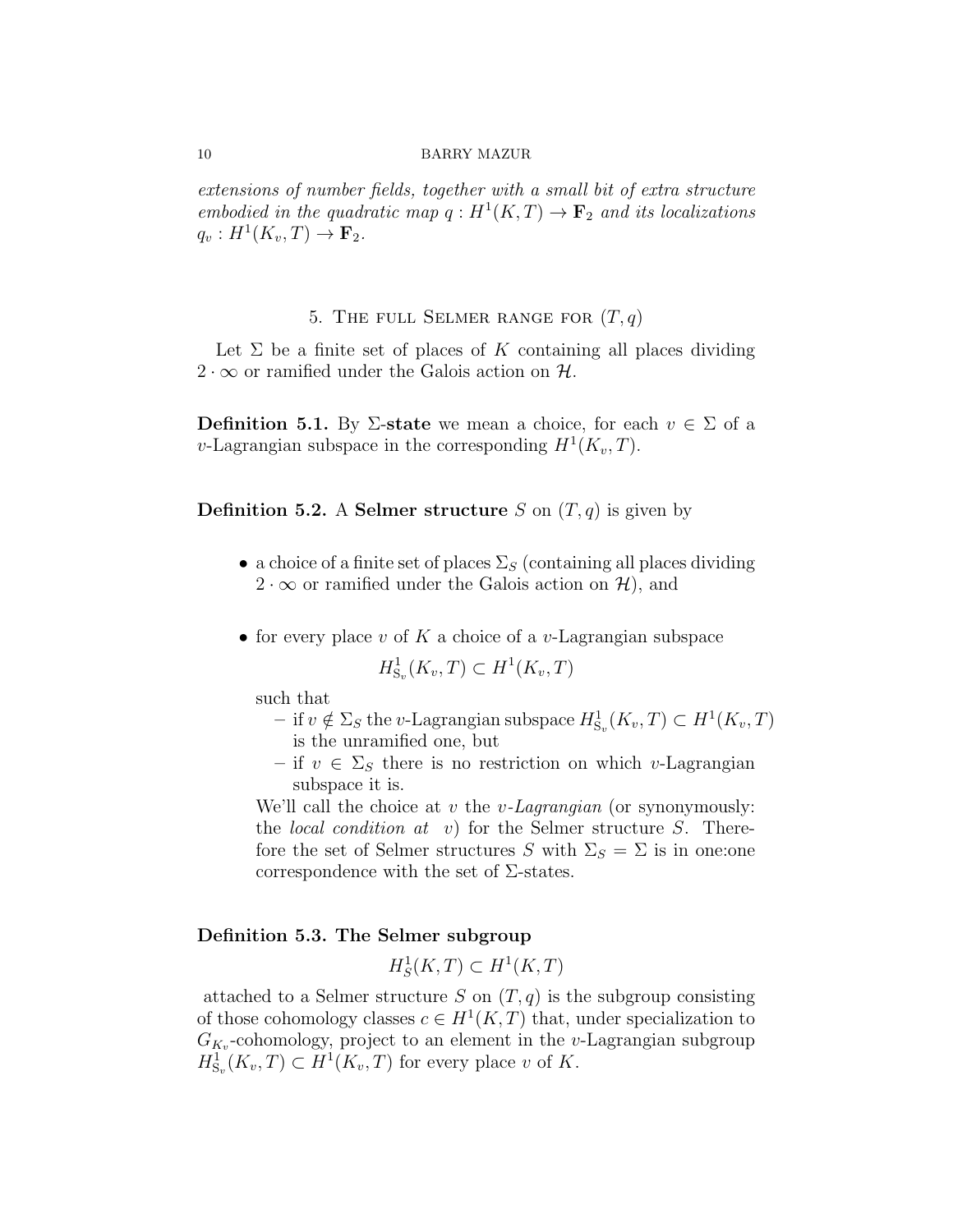**Theorem 5.4.** The associated Selmer group,  $H_S^1(K,T)$ , of any Selmer structure S on  $(T, q)$  is a finite dimensional  $\mathbf{F}_2$ - vector space.

One might want to understand 2-Selmer rank statistics, i.e., the behavior of the function:

$$
S \longrightarrow r(S) := \dim H_S^1(K, T)
$$

where S ranges through  $\mathcal{S}(T,q) :=$  the set of all Selmer structures attached to  $(T, q)$ .

But our actual interest is, for any specific elliptic curve  $E$  over  $K$  in the moduli problem attached to  $(T, q)$ , to consider the 2-Selmer rank statistics for the subset

$$
\mathcal{S}(E) \subset \mathcal{S}(T, q)
$$

consisting of Selmer structures associated to the quadratic twists,  $E^{\chi}$ of E, where  $\chi$  ranges though all quadratic characters of K (see the discussion in Sections 7, 8 and 9 below).

# 6. How many choices are there for local conditions of a SELMER STRUCTURE AT  $v$ ?

Suppose, for example, that  $v$  is a place of  $K$  not dividing 2 and is a place of good reduction for the elliptic curve  $E$ . The number of choices one has for v-Lagrangians depends directly on the dimension of  $T^{G_v}$ . For unramified v, dim  $T^{G_v}$ , in turn, simply depends on the order of the image of Frobenius at v in  $GL_2(\mathbf{F}_2)$ . See Table 1 below as a summary of what we are about to discuss. Say that  $v$  (not dividing 2) is of "type" 0, 1 or 2 depending upon whether dim  $T^{G_v}$  is 0, 1 or 2. Each "type" of place forms a Cebotarev class among the allowed places of K, and under our assumption that the image of Galois is full in  $GL_2(\mathbf{F}_2)$  there are infinitely many places of each type. (That there are infinitely many "type 0" places is crucial for our methods.)

- For the places of "type 0" the local cohomology group  $H^1(K_v, T)$ vanishes and therefore qualifies as its own Lagrangian subspace; hence the quotation-marks around the "1" in Table 1.
- For the places of type 1 there are only two Lagrangian, the unramified Lagrangian, and one other; hence the  $1+1$  listed in the table.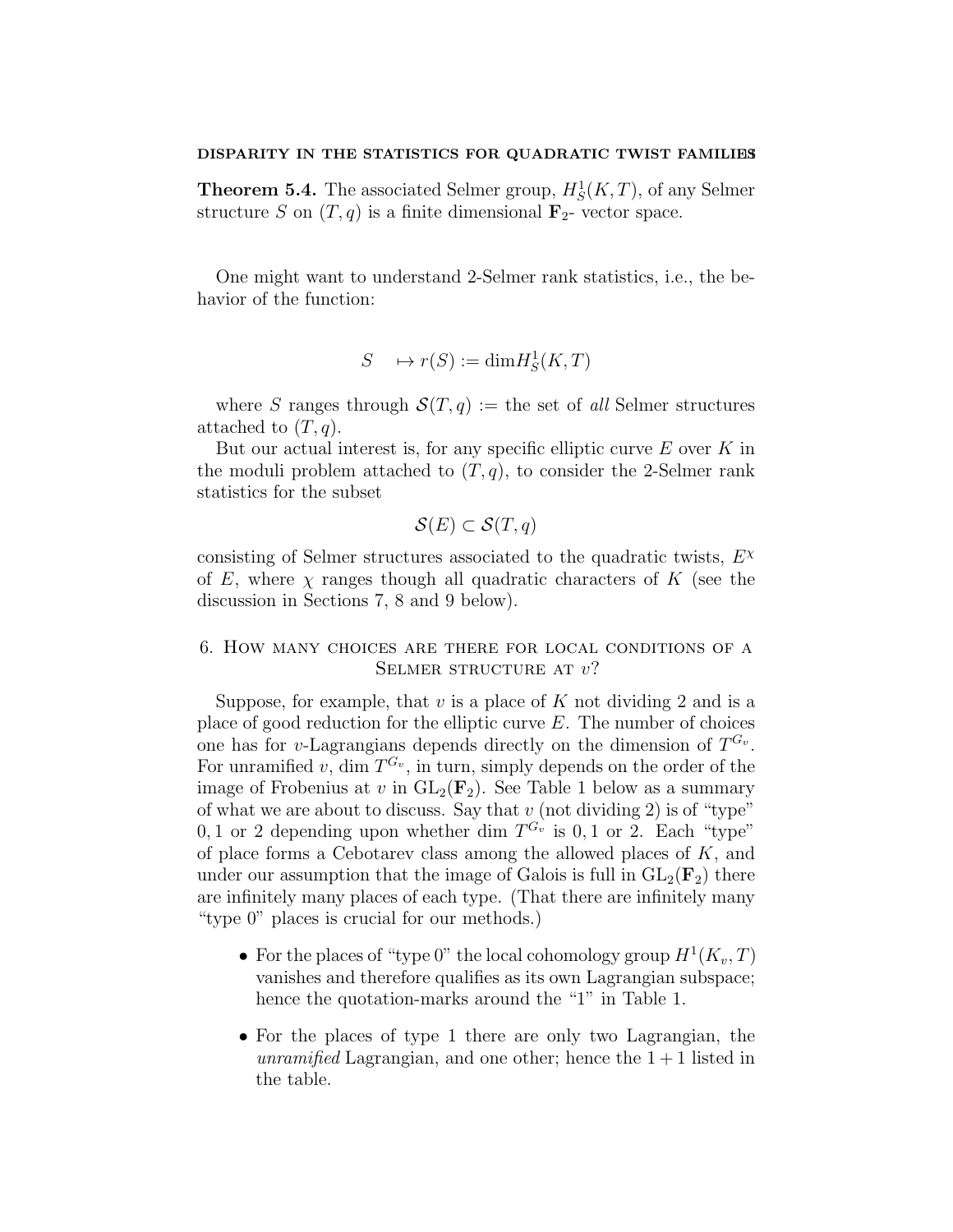• For places of type 2 (even though we are dealing with sets of very few elements) the structure deserves some discussion: In this case the dimension of  $H^1(K_v, T)$  is 4. So the projectivization of this four-dimensional  $\mathbf{F}_2$ - vector space is  $\mathbf{P}^3$  (over  $\mathbf{F}_2$ ) in which the nondegenerate quadratic form  $q_v$  cuts out a smooth quadric surface  $V$ . Now, any such quadric surface is  $bi$ -ruled– i.e., there are two families (a priori, possibly conjugate over  $\mathbf{F}_2$ ) of lines in V. Each line defined over  $\mathbf{F}_2$  in the quadric V comprises a Lagrangian subspace. But, by hypothesis, the unramified maximal isotropic subspace is Lagrangian which implies that each of the families is defined over  $\mathbf{F}_2$ ; consequently, there are six Lagrangian subspaces in all, three for each family. The unramified local condition consists of the unique unramified Lagrangian. Twisting, however, by a quadratic character only moves the local condition within the ruling containing the unramified Lagrangian as one of its members; more specifically, then, a v-ramified twist will move the local condition to one of the two "ramified Lagrangians" within the ruling containing the unramified Lagrangian.

To sum up:

- for primes v (of the above sort) of type 0—which we shall also be calling the set of negligible places—we have only one choice of local condition at v;
- for primes of type 1 once we stipulate whether the Lagrangian we wish to choose is unramified or ramified, the local condition is determined;
- for primes of type 2 there are two possible choices of ramified local conditions.

# 7. The Selmer structure attached to an elliptic curve

Let E be an elliptic curve over K; let  $\mathcal{H}_E$  be the associated Heisenberg group<sup>8</sup> with  $G_K$ -action,; let

$$
T := \mathcal{H}_E / \mathrm{Center} = E[2];
$$

and let q be the quadratic function associated to the  $G_K$ -"module"  $\mathcal{H}_E$ . Fix a finite set  $\Sigma$  of places containing all places of bad reduction for E, together with all places dividing  $2 \cdot \infty$  or ramified under the Galois action on H.

<sup>&</sup>lt;sup>8</sup>This should be given in an appendix  $\ldots$  actually: a pretty long appendix.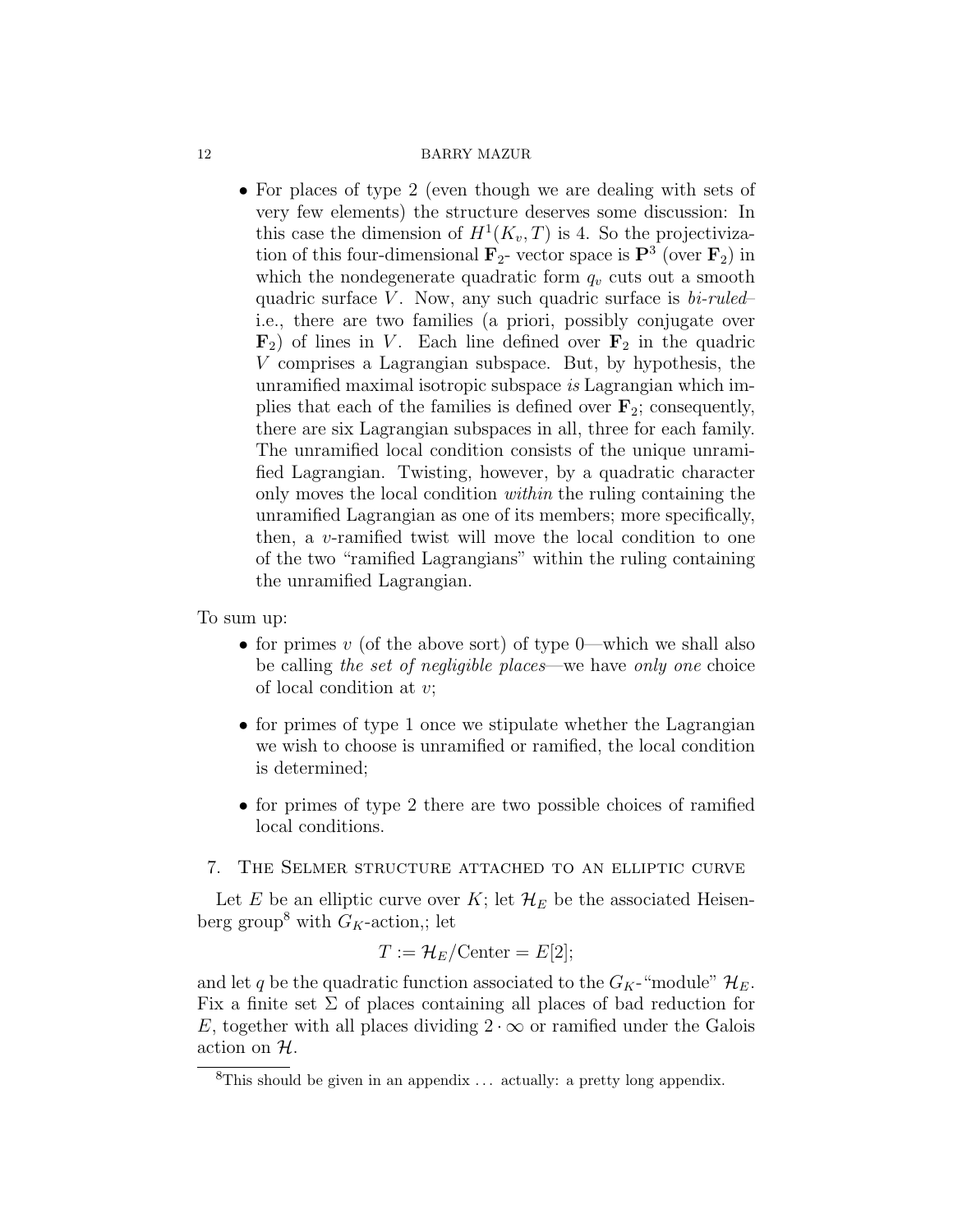The Selmer structure  $S_{E,\Sigma} \in \mathcal{S}(T,q)$  attached to E and  $\Sigma$  is given by the following prescription for its local conditions:

- (1) We put  $\Sigma_S = \Sigma$ , and
- (2) for all v we choose our Lagrangian subspace  $H^1_{S_v}(K_v,T)$  to be
- $H^1_{S_v}(K_v, E[2]) = E(K_v)/2E(K_v) \quad \subset \quad H^1(K_v, E[2]) = H^1(K_v, T),$

where the inclusion in the middle comes from the standard Kummer sequence.

# 8. Twisting

We now want to discuss twisting our Selmer structures by global quadratic characters  $\chi$  of K—that is, given a Selmer structure S and a quadratic character  $\chi$ , we will be interested in producing a new Selmer structure  $S(\chi)$  that mimics the change in Selmer structures when we pass from that of some elliptic curve  $E$  to its twist  $E^{\chi}$ .

The story here is different for each of the four classes of places: the finite collection in  $\Sigma_s$ , and the places outside  $\Sigma_s$  of each 'type" as discussed in the previous paragraph.

(1) For  $v \notin \Sigma_S$  of type 0, there's absolutely nothing that can change:-the local condition,  $H^1_{S(\chi)_v}(K_v, T)$ , as well as the full  $H^1(K_v,T)$  is 0.

It turns out to be quite an advantage for us that there is a set of places (of positive density among all places of  $K$ ) of this sort: among other things we will be "averaging" over twists by characters that are ramified at those places,—noting that we haven't changed things there — to give us control of averages over the more difficult places.

- (2) For  $v \notin \Sigma_S$  of type 1, there are only two possible v-Lagrangians, the unramified Lagrangian, and a unique ramified one. Since  $v$ is not in  $\Sigma_S$ ,  $H^1_{S_v}(K_v, T)$  is the unramified v-Lagrangian. The recipe giving  $H^1_{S(\chi)_v}(K_v,T)$  is as follows: if the character  $\chi$  is unramified at v, then  $H^1_{S(\chi)_v}(K_v, T) = H^1_{S_v}(K_v, T)$  is the unramified v-Lagrangian, and if  $\chi$  is ramified at v, then  $H^1_{S(\chi)_v}(K_v, T)$ is the unique ramified  $v$ -Lagrangian.
- (3) For  $v \notin \Sigma_S$  of type 2 and if  $\chi$  is unramified at v, then, again,  $H^1_{S(\chi)_v}(K_v, T) = H^1_{S_v}(K_v, T)$  is the unramified v-Lagrangian.
- (4) For  $v \notin \Sigma_S$  of type 2 and  $\chi$  ramified at v then it will also be the case that  $H^1_{S(\chi)_v}(K_v, T)$  is ramified. Since there are only two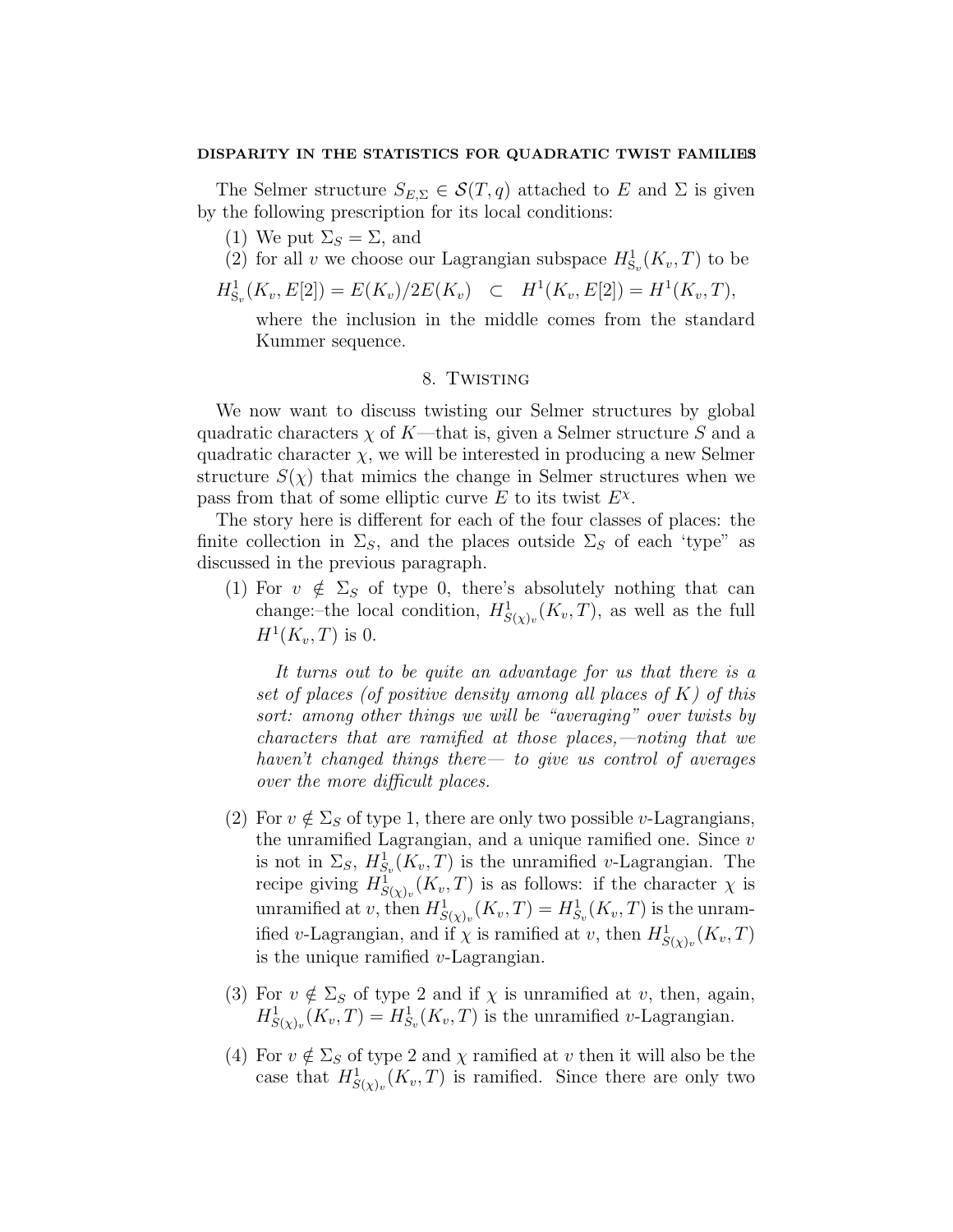ramified v-Lagrangians, to complete the recipe here we need only say which it is . . .

- (5) The final case, for the finitely many places  $v \in \Sigma_S$  it is even a trickier business to say explicitly what  $H^1_{S(\chi)_v}(K_v, T)$  is, but, again, given what we are averaging over, we need know nothing more than what we have discussed to obtain the statistics we're looking for.
- 9. "Arranging" the elliptic curves that are quadratic twists of a given elliptic curve

Recall that to do statistics on these mathematical objects we have to stipulate two things:

- the collection of objects to be counted, and
- the way in which they are ordered.

The collection, for example, of elliptic curves given by families of quadratic twists of a given elliptic curve has some fascinating features, and deserves to be studied separately. Fixing  $a, b \in \mathcal{O}_K$  and varying  $c \in \mathcal{O}_K - \{0\}$  consider the family

$$
cy^2 = x^3 + ax + b,
$$

or—tucking the  $c$  into the left-hand side of the equation, on gets the same elliptic curve from

$$
y^2 = x^3 + ac^2x + bc^3.
$$

The elliptic curves in this family are all isomorphic over  $C$ ; they are quadratic twists of one another (in various senses, but most directly:) in the sense that any two of them become isomorphic over some quadratic extension of the base field K.

Note also that modifying c by multiplying by a square in  $\mathcal{O}_K$  does change the isomorphism type of the elliptic curve so what is really at issue is a class of elliptic curves indexed by elements in  $\mathcal{O}_K - \{0\}$  mod squares.

Let us define a quadratic twist family of elliptic curves over K to be given by an elliptic curve E over K together with all its twists  $\chi \mapsto E^{\chi}$  indexed by quadratic Dirichlet characters  $\chi$  over K.

Here we have various possible useful naturally arising choices of ordering this same collection of objects, and although sometimes one (e.g., Dan Kane) can prove a kind of robustness; i.e., that the averages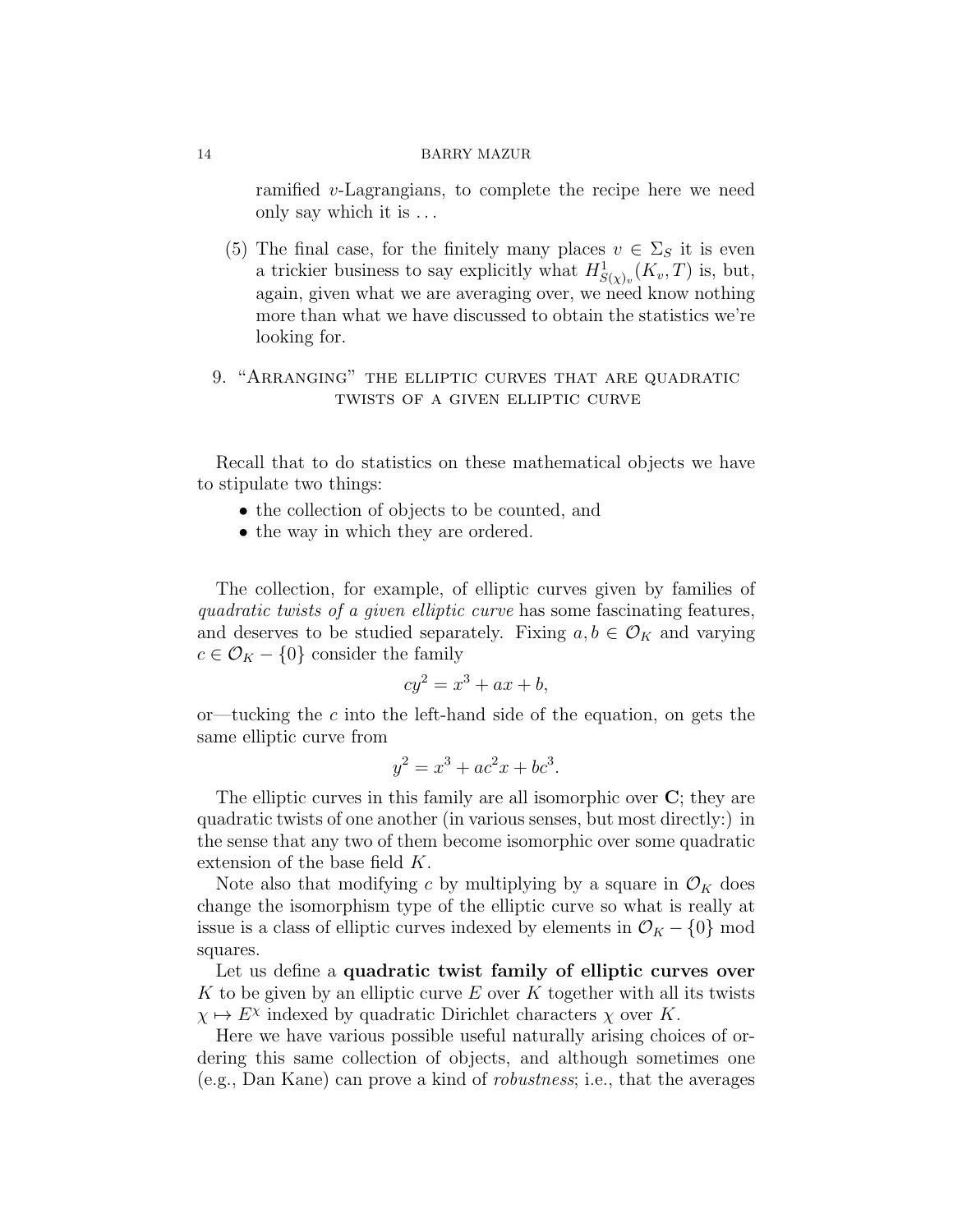that are computed via various different orderings are the same,<sup>9</sup> things are a bit delicate.

Fix an elliptic curve E over a number field K, and  $\Sigma$  a finite subset of the set of places  $\mathcal{P}_K$  of K (in practice it will be required to contain the archimedean places, and the places dividing  $p$  or the conductor of  $E$ ).

By the **natural ordering** Let us mean that we arrange the members  $E<sup>x</sup>$  of our family by increasing absolute value of the norm (down to Q) of the conductor of  $\chi$ . There are a number of equivalent way of describing this, e.g., in terms of increasing absolute value of the norm of the discriminant, or the conductor, of  $E^{\chi}$ .

In contrast, however, to the natural ordering, our results require a slightly different type of ordering, and we give some hints about this in the next, and last section.

### 10. Skew-box ordering

By a **skew-box ordering** of our family we mean the following.

- (1) First, for integers  $1, 2, 3, \ldots \nu, \ldots$  we give positive-real-valued monotonically increasing functions  $\alpha_{\nu}(X)$  of a positive real variable X; we assume further that for each  $\nu \alpha_{\nu}(X)$  tends to infinity with  $X$ .
- (2) If  $\chi \in C(K)$  let  $d(\chi)$  be its conductor, and write it as follows:

$$
d(\chi) = d_{\Sigma}(\chi) d_0(\chi) d_1(\chi) d_2(\chi),
$$

where we have factored  $d(\chi)$  into the part involving places in  $\Sigma$ and the places (outside  $\Sigma$ ) of types 0, 1 and 2.

**Definition 10.1.** For positive integers j, k define the skewbox  $B_{j,k}(K, X)$  with sides  $\{\alpha_{\nu}\}_{\nu}$  and cuttoff X to be the finite subset of the group  $C(K)$  of quadratic characters where

(a)  $d_1(\chi) = q_1 q_2 \dots q_{j'}$  is a product of j' places, where  $j' \leq j$ and the absolute value of the norm of  $q_i$  is  $\langle \alpha_i(X), \text{ for }$  $i = 1, 2, \ldots j'$ , and where

 $90f$  course, naturally arising is a key phrase here: one can perversely order infinite collections of objects to mess up things.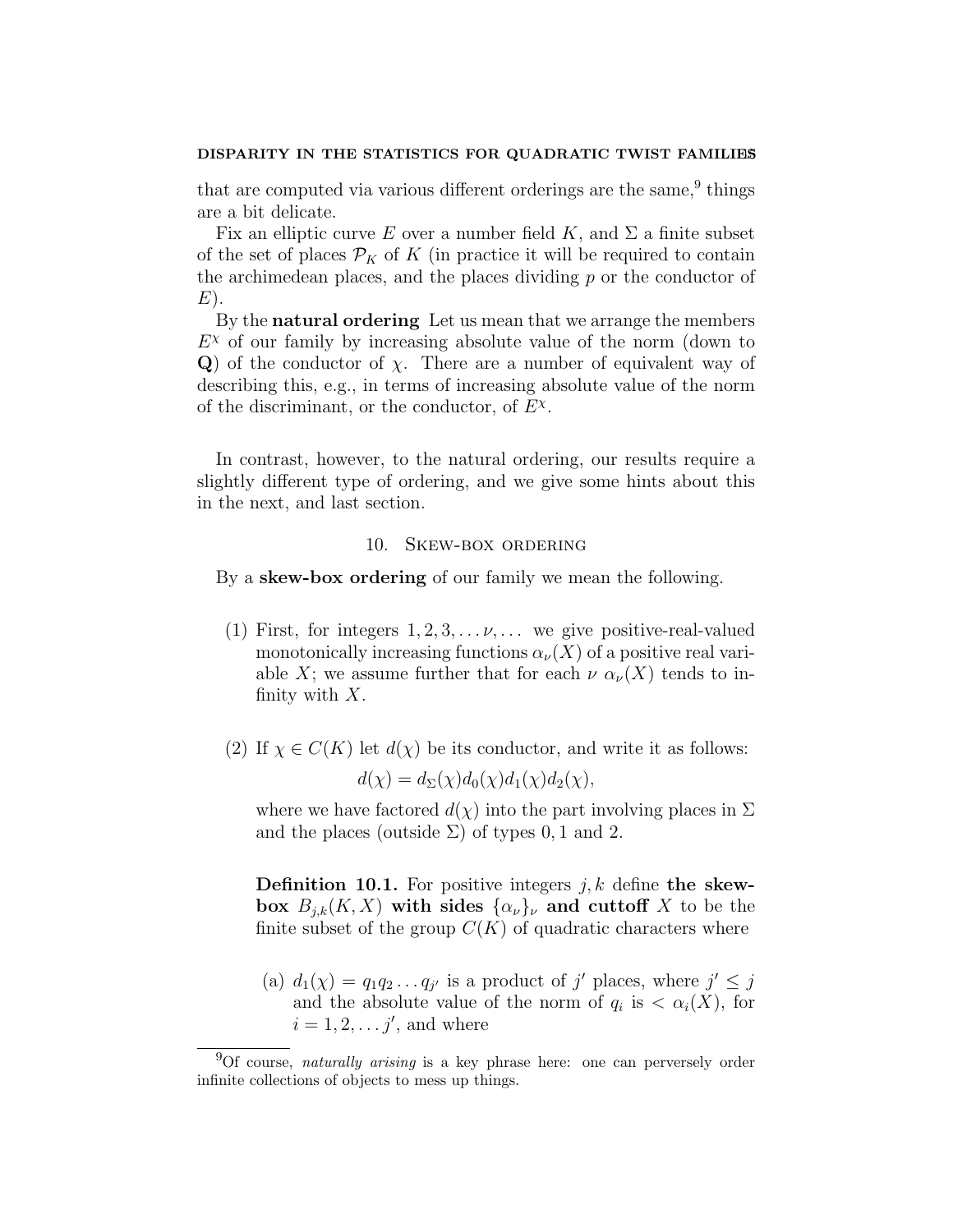(b)  $d_2(\chi) = q_{j'+1}q_{j'+2} \ldots q_{j'+k'}$  is a product of k' places, where  $k' \leq k$  and the absolute value of the norm of  $q_i$  is  $\langle \alpha_i(X), \alpha_i(X) \rangle$ for

$$
i = j' + 1, j' + 2, \ldots j' + k',
$$

(c) (in contrast to the requirement that we bound the norms of each of the places of types 1 and 2, and take account of how many places of those types there are) we require that the absolute value of the norm of  $d_0(\chi)$  is  $\langle \alpha_{j'+k'+1}(X) \rangle$ .

Note that  $C(K)$  is the union of the finite "skew-boxes"  $B_{j,k}(K, X)$  as  $X, j$ , and k tend to infinity.

Here is our theorem:

**Theorem 10.2.** Let  $E$  be an elliptic curve over  $K$  with full Galois action on 2-torsion; that is, the natural homomorphism

$$
\operatorname{Gal}(\bar{K}/K) \longrightarrow \operatorname{Aut}(E(\bar{K})[2])
$$

is surjective. For integers

$$
1, 2, 3, \ldots \nu, \ldots
$$

there are explicit positive-real-valued monotonically increasing functions<sup>10</sup>  $\alpha_{\nu}(X)$  of a positive real variable X, each tending to infinity with X, such that defining skew-boxes  $B_{j,k}(K, X)$  with sides given by those  $\{\alpha_{\nu}\}_{\nu}$ , we have:

(1) Let  $n \geq 0$ , and let

$$
\epsilon = \text{``even''} \text{ or ``odd''}
$$

according to the parity of  $n$ . Then the limit described the formula below exists and the formula holds:

<sup>&</sup>lt;sup>10</sup>These functions depend on E and K. I won't give the formulas here, but just mention that these are defined "recursively" and come from successively applying the effective Cebotarev Theorem; we have unconditional bounds, and also better bounds conditional on GRH.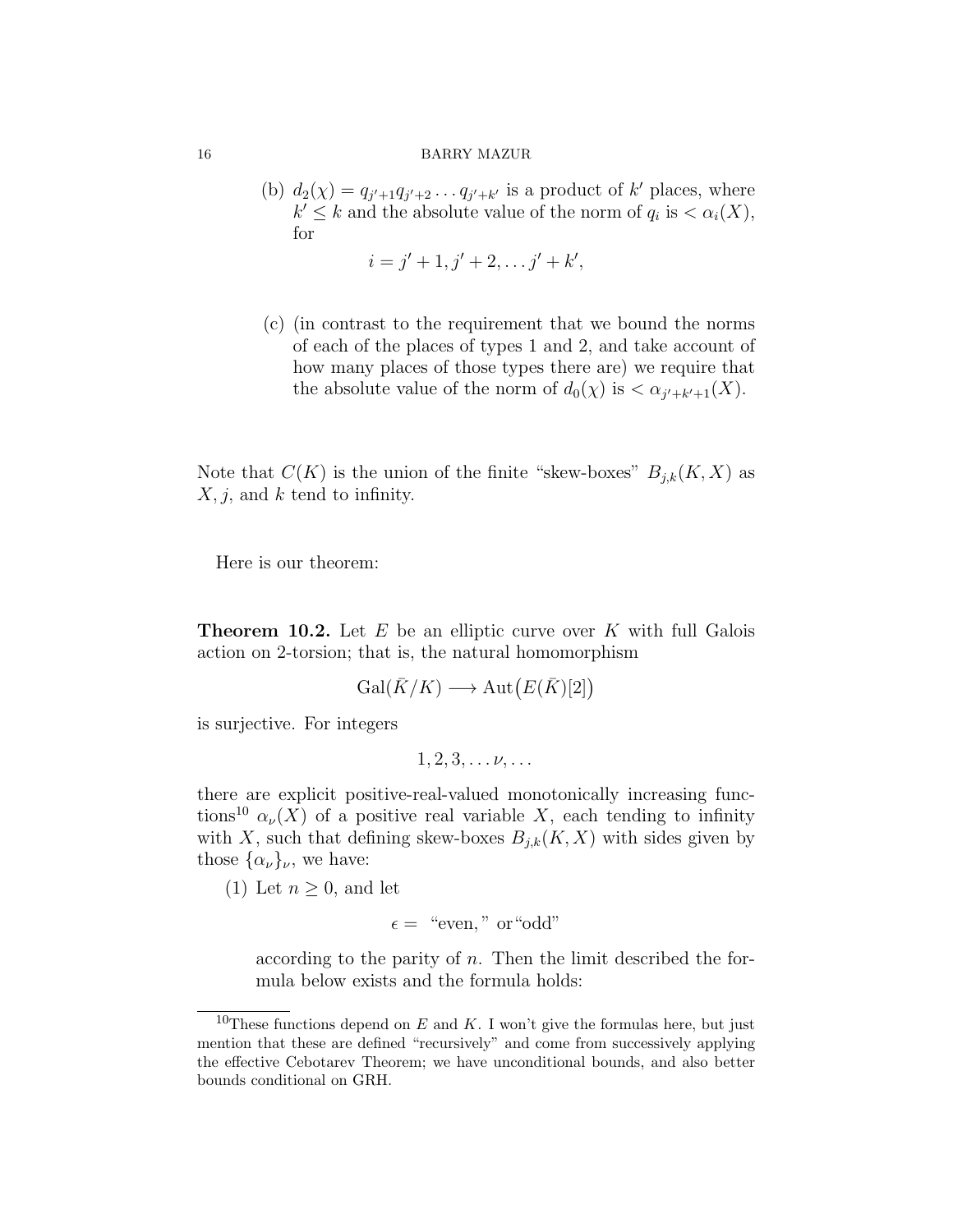$$
\left(\frac{1}{2} - \delta(E, K; \epsilon)\right) \cdot \mathcal{D}_n = \lim_{j+k \to \infty} \lim_{X \to \infty} \frac{|\{\chi \in B_{j,k}(K, X); r(E^{\chi}, K) = n\}|}{|B_{j,k}(K, X)|}
$$
  
where *X*, *j*, and *k* all go to infinity.

As discussed in the context of Conjecture 2.1 a series of corollaries follow:

**Corollary 10.3.** Let  $E$  be an elliptic curve over  $K$  with full Galois action on 2-torsion. With the same skew-box ordering of  $\chi$ 's as in the statement of Theorem 10.2 the average size of the reduced 2-Selmer groups of quadratic twists of  $E$  is 3 (independent of the disparity). Moreover, there is a finite upper bound to the average 2-Selmer rank, and Mordell-Weil rank, of quadratic twists of E.